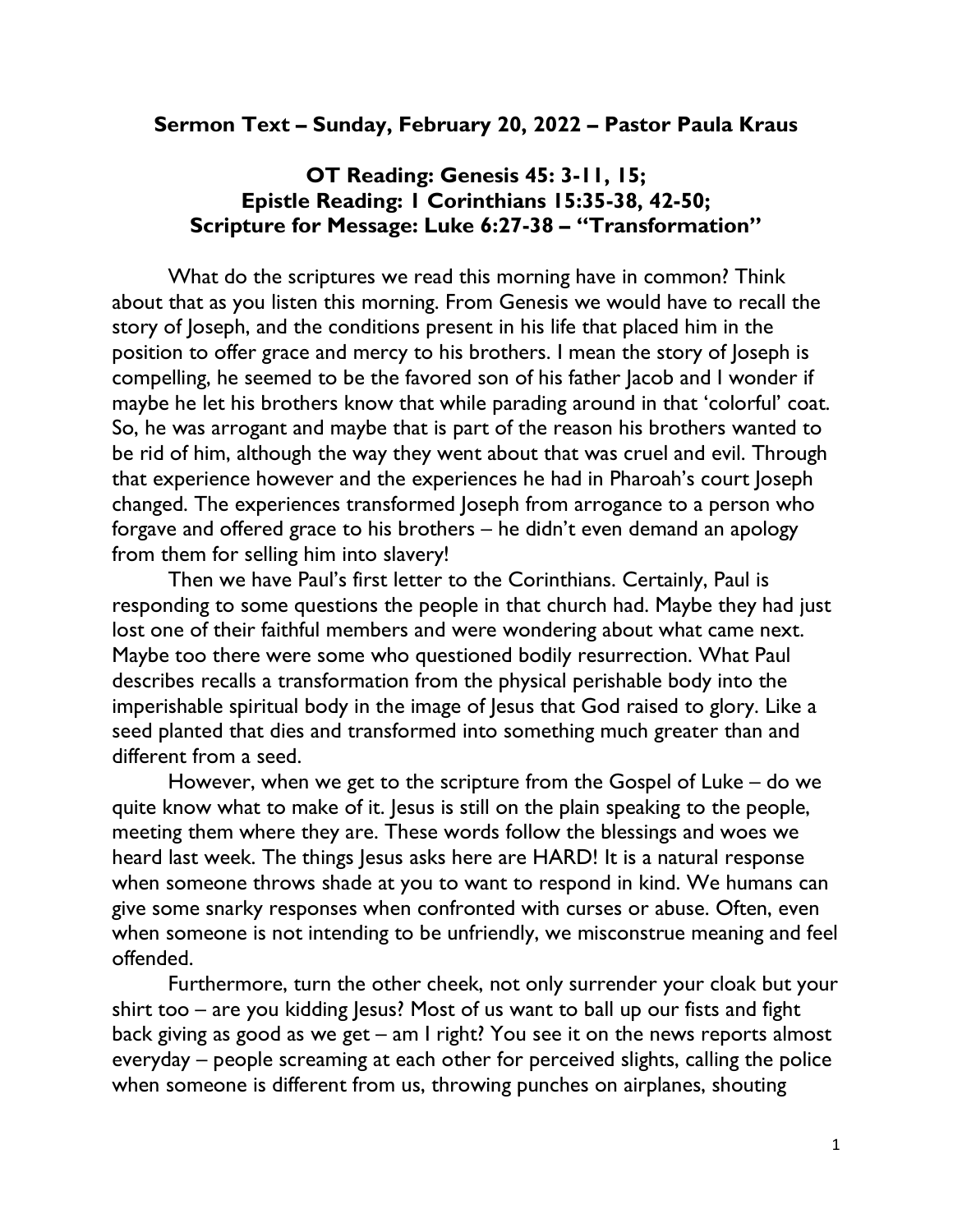matches that devolve to spitting and slapping, not to mention the things that escalate into workplace violence and school shootings. Maybe similar things were happening in Jesus' time, thus prompting these words – but these words surely influence us today.

Then there is the question that comes to mind after reading the last sentence in this pericope. "A good measure, pressed down, shaken together, running over, will be put into your lap; for the measure you give will be the measure you get back." These words don't always ring true for us in the present age, goodness often meets with suspicion and hatred. Sometimes we feel like we give and give and never receive anything of value to us in return. When someone does not act in kind, well we sometimes end up with hurt feelings. Sometimes we just feel stuck in judgment and condemnation. As Christians, are we supposed to be passive doormats and continually allow ourselves to be taken for granted?

But that's not what Jesus is talking about at all, you must look at not only what Jesus says here but how he says it. Jesus is talking resistance and radical faith. Jesus is talking about a way of being that is contrary to what we see in the world. Once again Jesus is being counter cultural. Jesus is telling the people then and us now to resist being like the world even when it is hard, even when there is no reciprocity. Jesus' solution is to confront evil with grace and kindness.

Luke lays out Jesus' rationale in verses 32-34, be better than sinners, for if you do nothing more than what the world expects what credit is that to you. These things are hard, but it is the hard things that set Christians outside of the world's expectations. Jesus asks the hard things of us knowing that we are enabled through God's strength to do anything. Notice too that Jesus is not talking about instant rewards and instant gratification. Jesus says do these things expecting nothing in return and your reward WILL BE great, you WILL BE children of the "Most High God". Verse 37 – "Do not judge, and you will not be judged; do not condemn, and you will not be condemned. Forgive, and you will be forgiven; give, and it will be given to you."

Jesus isn't promising this to happen now, just as with the blessings and woes this is a future event. These are instructions for a new way of living and a way better than the rest of the world. Choose life, seek God's blessings, and the reward will be transformation. God's grace will transform us. In fact, it changes us as we treat others with grace and compassion, there will be less anxiety, less hurt feelings, and more peace in our lives.

How can this be true you might ask because the world is still full of meanness and judgment and condemnation? It's true that as we resist this evil and meanness, we resist the urge to reciprocate, and we can let go of the harshness of life the world tries to hand us. The world probably won't change but we will.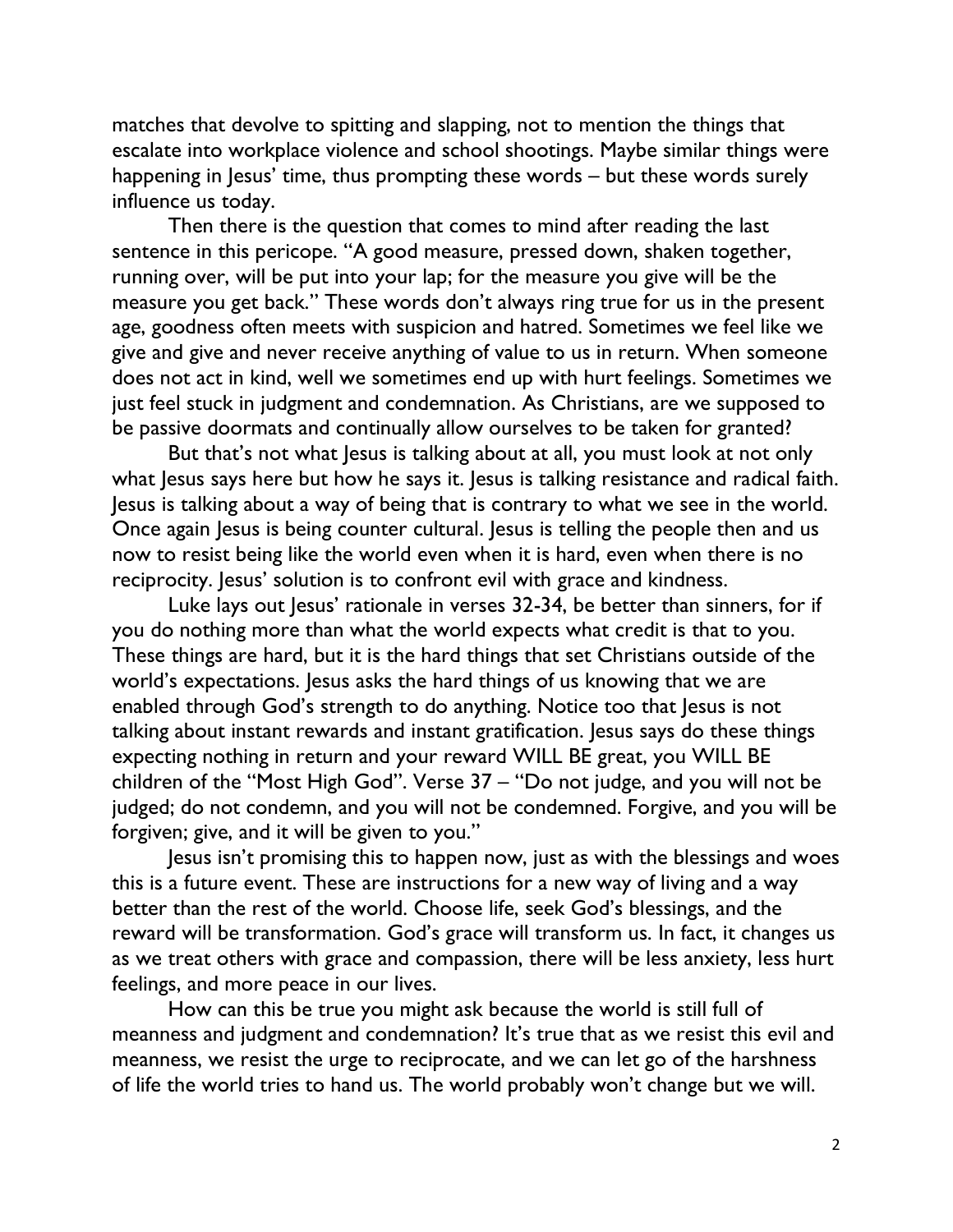These words are reflections of what God would do and that is how Christians are to live in the world doing what God would do [to the best of our abilities anyway].

In Luke's Gospel, the Kingdom Jesus preached and lived was all about a glorious, uproarious, absurd generosity (N. T. Wright in the commentary Luke for Everyone. Westminster John Knox press. 2004. p. 72-75). This way of living is like "flowers growing through concrete and startling everyone." But is it possible? I don't think this is a list of instructions, dos, and don'ts that we can complete and be satisfied. This is about an attitude of heart and a "lightness of spirit in the face of all that the world can throw at you" (ibid). This is the God we worship, a God of generosity, a God of incredible mercy and forgiveness.

My husband enjoys a television sit-com about an atheist young man in a strict Southern Baptist family. One episode recently had this young man's twin sister questioning God and asking about atheism. Her Sunday School class has been studying the Old Testament, the story of Moses and the Exodus, and she wonders how anyone can follow a cruel God who would order the massacre of innocent children.

This brings to my mind the fact that there are many people today who are of the same opinion that God is feared, God is gloomy, penny-pinching, punishing, and a God making salvation a near impossible task. There are people in our world today who believe that God would never, could never forgive some sinners – themselves included. Consequently, there are people who have never felt the joy of the God Jesus is illustrating in these examples.

There is a popular believe today that all religions are really the same, that the deities worshipped by other religions are really the same God by different names. But I wonder, this God Jesus illustrates in his Sermon on the Plain is different. N. T. Wright reminds us that "If you lived in a society where everyone believed in this God, there wouldn't be any violence. There wouldn't be any revenge. There wouldn't be any divisions of class or caste. Property and possessions wouldn't be nearly as important as making sure your neighbor was all right. Imagine if even a few people around you took Jesus seriously and lived like that. Life would be exuberant, different, astonishing. People would stare." But is that kind of living even possible today?

Isn't this also illustrative of what the church should be like, after all the church is the 'body of Christ' and thus should be Christ in this world. This is how Jesus himself lived, turning the other cheek, loving, and forgiving even when beaten and stripped and placed on a cross to die. Jesus healed not only friends but also strangers and outcasts. Jesus was the true embodiment of the God of whom he spoke. Can the church be the true embodiment of Jesus?